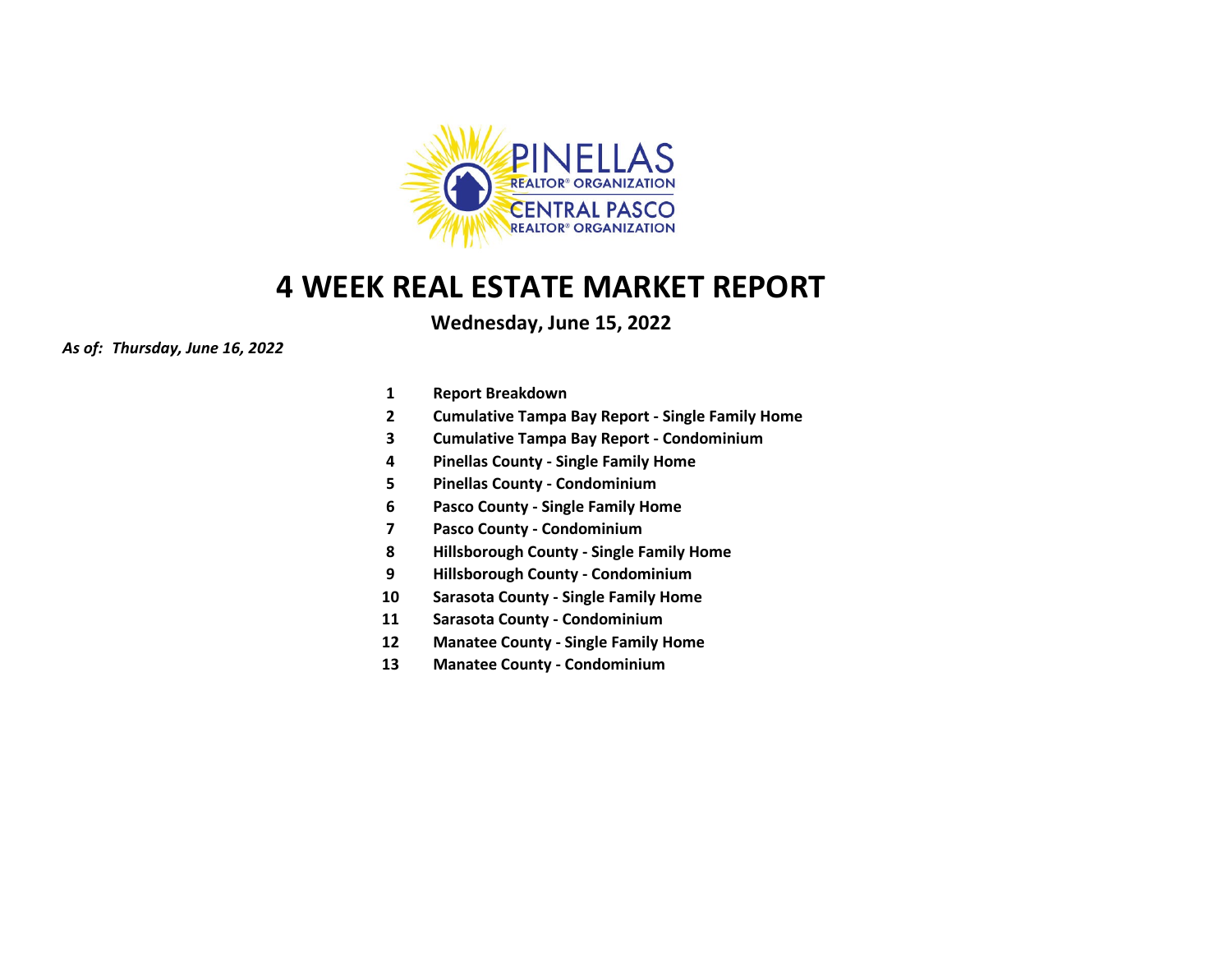

# **4 WEEK REAL ESTATE MARKET REPORT REPORT BREAKDOWN Wednesday, June 15, 2022**

*as of: 6/16/2022*

| Day 1         | Wednesday, June 15, 2022 |                              |
|---------------|--------------------------|------------------------------|
| Day 2         | Tuesday, June 14, 2022   | <b>GRAPH:</b>                |
| Day 3         | Monday, June 13, 2022    | Active - Newly listed during |
| Day 4         | Sunday, June 12, 2022    | Pending - Status changed to  |
| Day 5         | Saturday, June 11, 2022  | Sold - Closed during the dat |
| Day 6         | Friday, June 10, 2022    | Canceled - Canceled during   |
| Day 7         | Thursday, June 9, 2022   | Temp off Market - Status cl  |
| Day 8         | Wednesday, June 8, 2022  | The date ranges are n        |
| Day 9         | Tuesday, June 7, 2022    | Day 1: Wednesda              |
| Day 10        | Monday, June 6, 2022     | Day 28: Thursday, I          |
| Day 11        | Sunday, June 5, 2022     |                              |
| Day 12        | Saturday, June 4, 2022   | <b>TOTALS:</b>               |
| Day 13        | Friday, June 3, 2022     | 4 Weeks: The summa           |
| Day 14        | Thursday, June 2, 2022   | ARP 22: The total at n       |
| <b>Day 15</b> | Wednesday, June 1, 2022  | <b>NOTE: Sold = Total so</b> |
| <b>Day 16</b> | Tuesday, May 31, 2022    |                              |
| <b>Day 17</b> | Monday, May 30, 2022     | <b>Market Changes</b>        |
| <b>Day 18</b> | Sunday, May 29, 2022     | Day 1's New Listings,        |
| <b>Day 19</b> | Saturday, May 28, 2022   | Manatee County - Single Fa   |
| <b>Day 20</b> | Friday, May 27, 2022     | <b>7 Day Sold Comparison</b> |
| <b>Day 21</b> | Thursday, May 26, 2022   | Compares the sold an         |
| <b>Day 22</b> | Wednesday, May 25, 2022  | in the prior year and        |
| <b>Day 23</b> | Tuesday, May 24, 2022    |                              |
| Day 24        | Monday, May 23, 2022     | <b>7 Day Sold Analysis</b>   |
| Day 25        | Sunday, May 22, 2022     | % Changed: The varia         |
| <b>Day 26</b> | Saturday, May 21, 2022   | Prior Year                   |
| Day 27        | Friday, May 20, 2022     | Day 8 - Da                   |
| Day 28        | Thursday, May 19, 2022   |                              |

## **REPORT BREAKDOWN**

### **Day 2 GRAPH:**

**Day 3** Active - Newly listed during the date range **Day 4** Pending - Status changed to 'pending' during the date range Sold - Closed during the date range Canceled - Canceled during the date range **Day 7** Temp off Market - Status changed to 'temp' off market' during the date range The date ranges are not cumulative. Day 1: Wednesday, June 15, 2022 Day 28: Thursday, May 19, 2022

### **Day 12 TOTALS:**

**Day 13** 4 Weeks: The summation of each date range (Day 1 - Day 28) **Day 14** ARP 22: The total at month end **Day 15 NOTE: Sold = Total sold in the month**

### **Day 17 Market Changes**

Day 1's New Listings, Price Increase, Price Decreases and Back on Market **Day 19** Manatee County - Single Family Home

## **Day 20 7 Day Sold Comparison**

**Day 21** Compares the sold amount and volume in the last 7 days against the same timeframe **Day 22** in the prior year and days 8 - days 14.

## **Day 24 7 Day Sold Analysis**

**Day 25** % Changed: The variance in amount and volume between day 1 - day 7 and; Day 8 - Day 14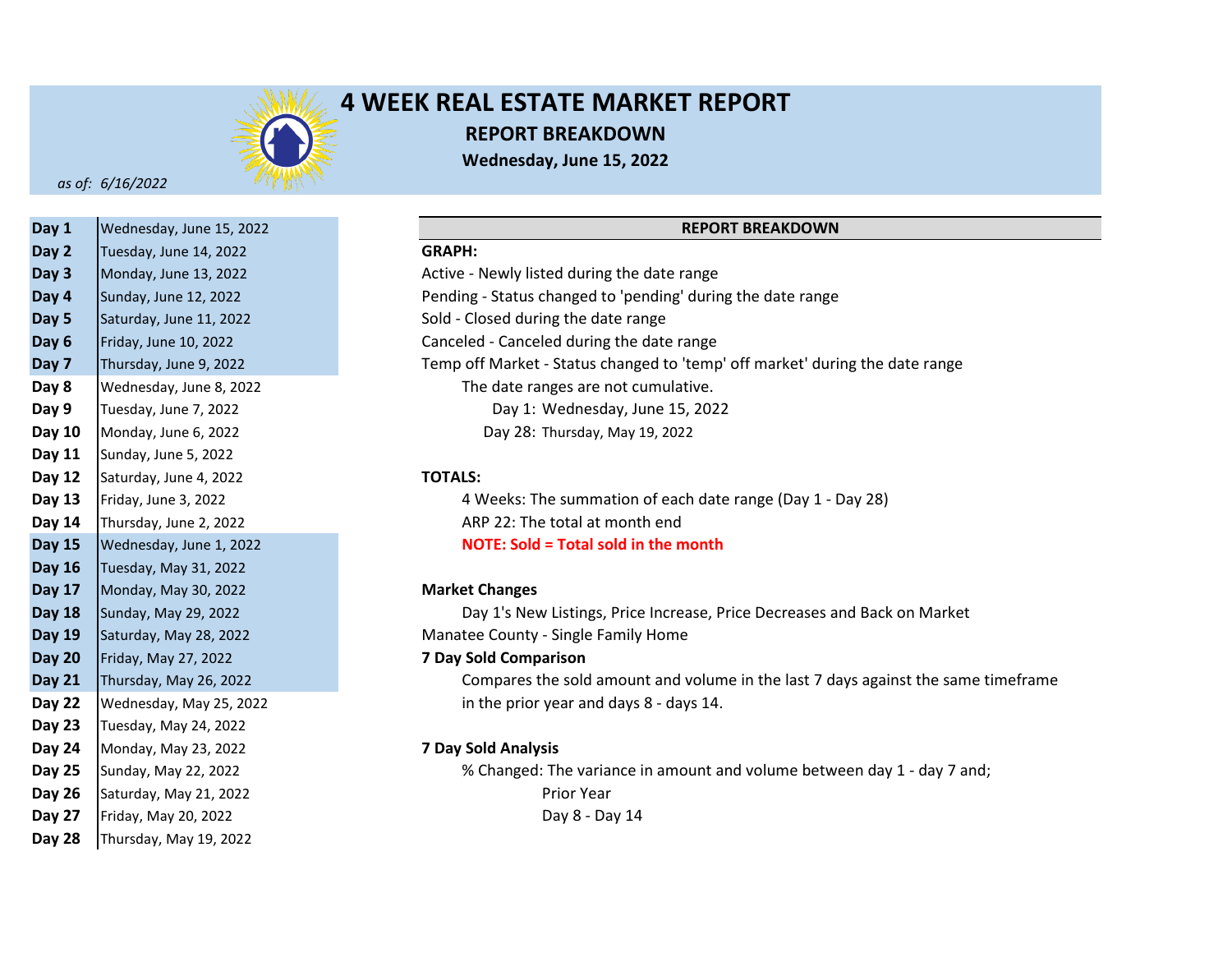

# **4 WEEK REAL ESTATE MARKET REPORT TAMPA BAY - SINGLE FAMILY HOMES**

**Wednesday, June 15, 2022**

*as of: 6/16/2022*



## **7 Day Sold Comparison**

| <b>Closed in last 7 days</b> |             | #   | <b>Closed Prior Year</b> |  |
|------------------------------|-------------|-----|--------------------------|--|
| Wednesday, June 15, 2022     | 83,773,747  | 101 | Tuesday, June 15, 2021   |  |
| Tuesday, June 14, 2022       | 71,182,577  | 121 | Monday, June 14, 2021    |  |
| Monday, June 13, 2022        | 107,186,194 | 180 | Sunday, June 13, 2021    |  |
| Sunday, June 12, 2022        | 1,056,000   | 3   | Saturday, June 12, 2021  |  |
| Saturday, June 11, 2022      | 3,084,000   | 6   | Friday, June 11, 2021    |  |
| Friday, June 10, 2022        | 166,735,428 | 302 | Thursday, June 10, 2021  |  |
| Thursday, June 9, 2022       | 85,805,664  | 161 | Wednesday, June 9, 2021  |  |
|                              | 518823610   | 874 |                          |  |

| <b>Closed in last 7 days</b> |             | #   | <b>Closed Prior Year</b> |             | #    | % Changed         |                                         | #      |
|------------------------------|-------------|-----|--------------------------|-------------|------|-------------------|-----------------------------------------|--------|
| esday, June 15, 2022         | 83,773,747  | 101 | Tuesday, June 15, 2021   | 145,471,895 | 297  | <b>Prior Year</b> | $-19%$                                  | $-34%$ |
| ay, June 14, 2022            | 71,182,577  | 121 | Monday, June 14, 2021    | 145,721,669 | 289  | 8 - 14 Days       | $-21%$                                  | $-21%$ |
| ay, June 13, 2022            | 107,186,194 | 180 | Sunday, June 13, 2021    | 1,764,000   |      |                   |                                         |        |
| y, June 12, 2022             | 1,056,000   |     | Saturday, June 12, 2021  | 5,206,495   | 10   |                   |                                         |        |
| lay, June 11, 2022           | 3,084,000   | 6   | Friday, June 11, 2021    | 166,340,364 | 371  |                   | PINELLAS                                |        |
| , June 10, 2022              | 166,735,428 | 302 | Thursday, June 10, 2021  | 97,242,437  | 187  |                   | <b>REALTOR® ORGANIZATION</b>            |        |
| day, June 9, 2022            | 85,805,664  | 161 | Wednesday, June 9, 2021  | 79,159,133  | 160  |                   | <b>CENTRAL PASCO</b>                    |        |
|                              | 518,823,610 | 874 |                          | 640,905,993 | 1319 |                   | <b>REALTOR<sup>®</sup> ORGANIZATION</b> |        |

Back on Market\*

|                        | <b>TOTALS</b> |                              |               |
|------------------------|---------------|------------------------------|---------------|
|                        | 4 Weeks       |                              | <b>ARP 22</b> |
| Active                 | 4,069         |                              | 3,640         |
| Pending                | 4,775         |                              | 8,596         |
| Sold*                  | 4,791         |                              | 5,020         |
| Canceled               | 593           |                              |               |
| <b>Temp Off Market</b> | 14,228        |                              |               |
|                        |               | <i>*Total sales in March</i> |               |
| <b>Market Changes</b>  | 6/15/2022     | % 4 Weeks Active             |               |
| <b>New Listings</b>    | 279           | 7%                           |               |
| Price Increase         | 23            | 0%                           |               |
| <b>Prices Decrease</b> | 270           | 6%                           |               |

*\*Back on Market can be from these sources - Pending, Temp Off Market, Cancelled and Expired Listing)*

| % Changed   |        | Ħ      |
|-------------|--------|--------|
| Prior Year  | $-19%$ | $-34%$ |
| 8 - 14 Days | $-21%$ | $-21%$ |

**7 Day Sold Analysis**

105 18%

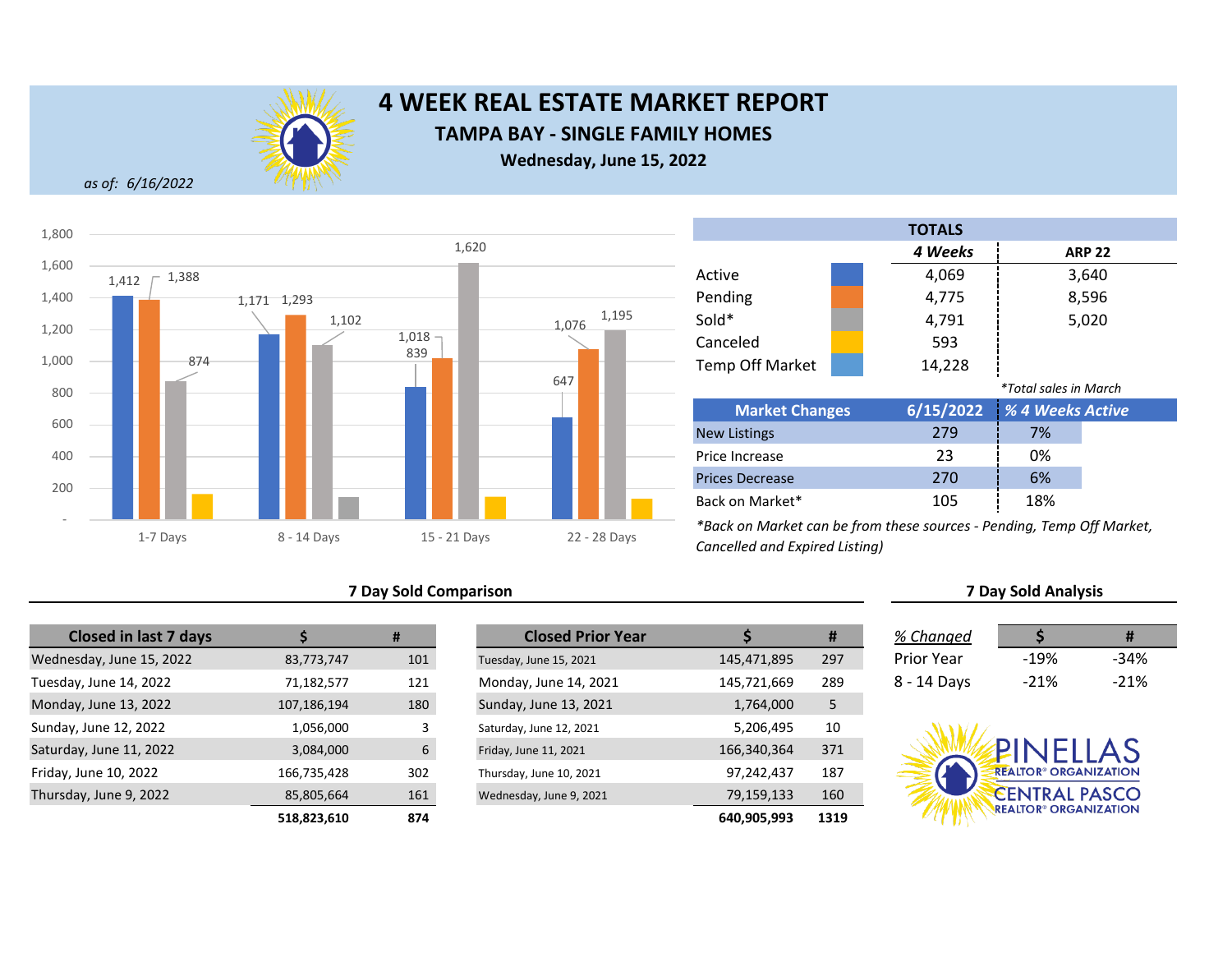

## **TAMPA BAY - CONDOMINIUM**

**Wednesday, June 15, 2022**

*as of: 6/16/2022*



## **7 Day Sold Comparison 7 Day Sold Analysis**

| <b>Closed in last 7 days</b> |             | #   | <b>Closed Prior Year</b> |             |
|------------------------------|-------------|-----|--------------------------|-------------|
| Wednesday, June 15, 2022     | 28,076,152  | 48  | Tuesday, June 15, 2021   | 34,600,817  |
| Tuesday, June 14, 2022       | 12,245,200  | 31  | Monday, June 14, 2021    | 32,451,174  |
| Monday, June 13, 2022        | 18,666,000  | 41  | Sunday, June 13, 2021    |             |
| Sunday, June 12, 2022        | 185,000     | Ŧ.  | Saturday, June 12, 2021  | 1,751,000   |
| Saturday, June 11, 2022      |             | -   | Friday, June 11, 2021    | 29,560,725  |
| Friday, June 10, 2022        | 23,980,300  | 65  | Thursday, June 10, 2021  | 24,413,206  |
| Thursday, June 9, 2022       | 20,520,177  | 48  | Wednesday, June 9, 2021  | 12,030,200  |
|                              | 103,672,829 | 234 |                          | 134,807,122 |

|             | #                        | <b>Closed Prior Year</b> |             | #   | % Changed         |                                         | #      |
|-------------|--------------------------|--------------------------|-------------|-----|-------------------|-----------------------------------------|--------|
| 28,076,152  | 48                       | Tuesday, June 15, 2021   | 34,600,817  | 84  | <b>Prior Year</b> | $-23%$                                  | $-35%$ |
| 12,245,200  | 31                       | Monday, June 14, 2021    | 32,451,174  | 70  | 8 - 14 Days       | $-17%$                                  | $-33%$ |
| 18,666,000  | 41                       | Sunday, June 13, 2021    |             | 0   |                   |                                         |        |
| 185,000     |                          | Saturday, June 12, 2021  | 1,751,000   | 6   |                   |                                         |        |
|             | $\overline{\phantom{a}}$ | Friday, June 11, 2021    | 29,560,725  | 96  |                   | PINELLAS                                |        |
| 23,980,300  | 65                       | Thursday, June 10, 2021  | 24,413,206  | 65  |                   | <b>REALTOR® ORGANIZATION</b>            |        |
| 20,520,177  | 48                       | Wednesday, June 9, 2021  | 12,030,200  | 37  |                   | <b>CENTRAL PASCO</b>                    |        |
| 103,672,829 | 234                      |                          | 134,807,122 | 358 |                   | <b>REALTOR<sup>®</sup> ORGANIZATION</b> |        |

|                        |  | <b>TOTALS</b> |                              |               |
|------------------------|--|---------------|------------------------------|---------------|
|                        |  | 4 Weeks       |                              | <b>ARP 22</b> |
| Active                 |  | 945           |                              | 1,287         |
| Pending                |  | 1,118         |                              | 3,375         |
| Sold*                  |  | 1,272         |                              | 1,945         |
| Canceled               |  | 166           |                              |               |
| <b>Temp Off Market</b> |  | 3,501         |                              |               |
|                        |  |               | <i>*Total sales in March</i> |               |
| <b>Market Changes</b>  |  | 6/15/2022     | % 4 Weeks Active             |               |
| <b>New Listings</b>    |  | 56            | 6%                           |               |
| Price Increase         |  | 1             | 0%                           |               |
| <b>Prices Decrease</b> |  | 34            | 3%                           |               |
| Back on Market*        |  | 16            | 10%                          |               |

| % Changed   |        | #    |
|-------------|--------|------|
| Prior Year  | $-23%$ | -35% |
| 8 - 14 Days | -17%   | -33% |

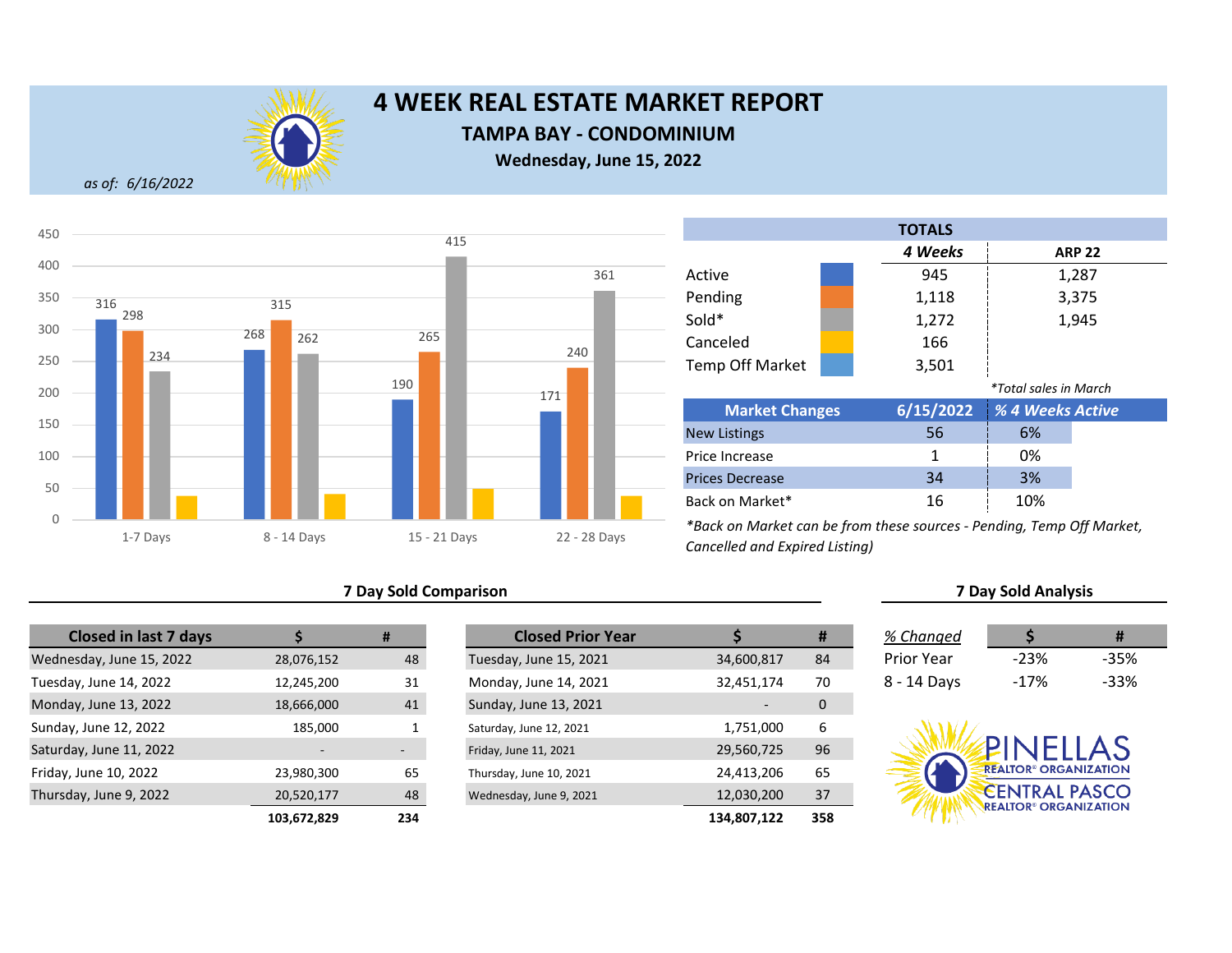

# **4 WEEK REAL ESTATE MARKET REPORT PINELLAS COUNTY - SINGLE FAMILY HOMES Wednesday, June 15, 2022**

*as of: 6/16/2022*



## **7 Day Sold Comparison**

| <b>Closed in last 7 days</b> |             | #   |
|------------------------------|-------------|-----|
| Wednesday, June 15, 2022     | 27,793,499  | 26  |
| Tuesday, June 14, 2022       | 9,522,500   | 20  |
| Monday, June 13, 2022        | 22,907,208  | 47  |
| Sunday, June 12, 2022        |             |     |
| Saturday, June 11, 2022      |             |     |
| Friday, June 10, 2022        | 34,860,058  | 58  |
| Thursday, June 9, 2022       | 21,563,400  | 38  |
|                              | 116,646,665 | 189 |

|             | #                        | <b>Closed Prior Year</b> |             | #   | % Changed         |                                         | #      |
|-------------|--------------------------|--------------------------|-------------|-----|-------------------|-----------------------------------------|--------|
| 27,793,499  | 26                       | Tuesday, June 15, 2021   | 27,857,280  | 60  | <b>Prior Year</b> | $-15%$                                  | $-32%$ |
| 9,522,500   | 20                       | Monday, June 14, 2021    | 36,160,877  | 63  | 8 - 14 Days       | $-22%$                                  | $-22%$ |
| 22,907,208  | 47                       | Sunday, June 13, 2021    |             | 0   |                   |                                         |        |
|             |                          | Saturday, June 12, 2021  |             | 0   |                   |                                         |        |
|             | $\overline{\phantom{a}}$ | Friday, June 11, 2021    | 35,262,264  | 87  |                   | PINELLAS                                |        |
| 34,860,058  | 58                       | Thursday, June 10, 2021  | 17,960,393  | 36  |                   | <b>REALTOR® ORGANIZATION</b>            |        |
| 21,563,400  | 38                       | Wednesday, June 9, 2021  | 20,019,363  | 31  |                   | <b>CENTRAL PASCO</b>                    |        |
| 116,646,665 | 189                      |                          | 137,260,177 | 277 |                   | <b>REALTOR<sup>®</sup> ORGANIZATION</b> |        |

|                        |  | <b>TOTALS</b> |                              |               |
|------------------------|--|---------------|------------------------------|---------------|
|                        |  | 4 Weeks       |                              | <b>ARP 22</b> |
| Active                 |  | 768           |                              | 0,767         |
| Pending                |  | 899           |                              | 1,500         |
| Sold*                  |  | 1,004         |                              | 1,131         |
| Canceled               |  | 131           |                              |               |
| <b>Temp Off Market</b> |  | 2,802         |                              |               |
|                        |  |               | <i>*Total sales in March</i> |               |
| <b>Market Changes</b>  |  | 6/15/2022     | % 4 Weeks Active             |               |
| <b>New Listings</b>    |  | 45            | 6%                           |               |
| Price Increase         |  | 1             | 0%                           |               |
| <b>Prices Decrease</b> |  | 62            | 6%                           |               |
| Back on Market*        |  | 21            | 16%                          |               |

*\*Back on Market can be from these sources - Pending, Temp Off Market, Cancelled and Expired Listing)*

| % Changed   |         | Ħ       |
|-------------|---------|---------|
| Prior Year  | $-1.5%$ | -32%    |
| 8 - 14 Days | $-22\%$ | $-22\%$ |

**7 Day Sold Analysis**

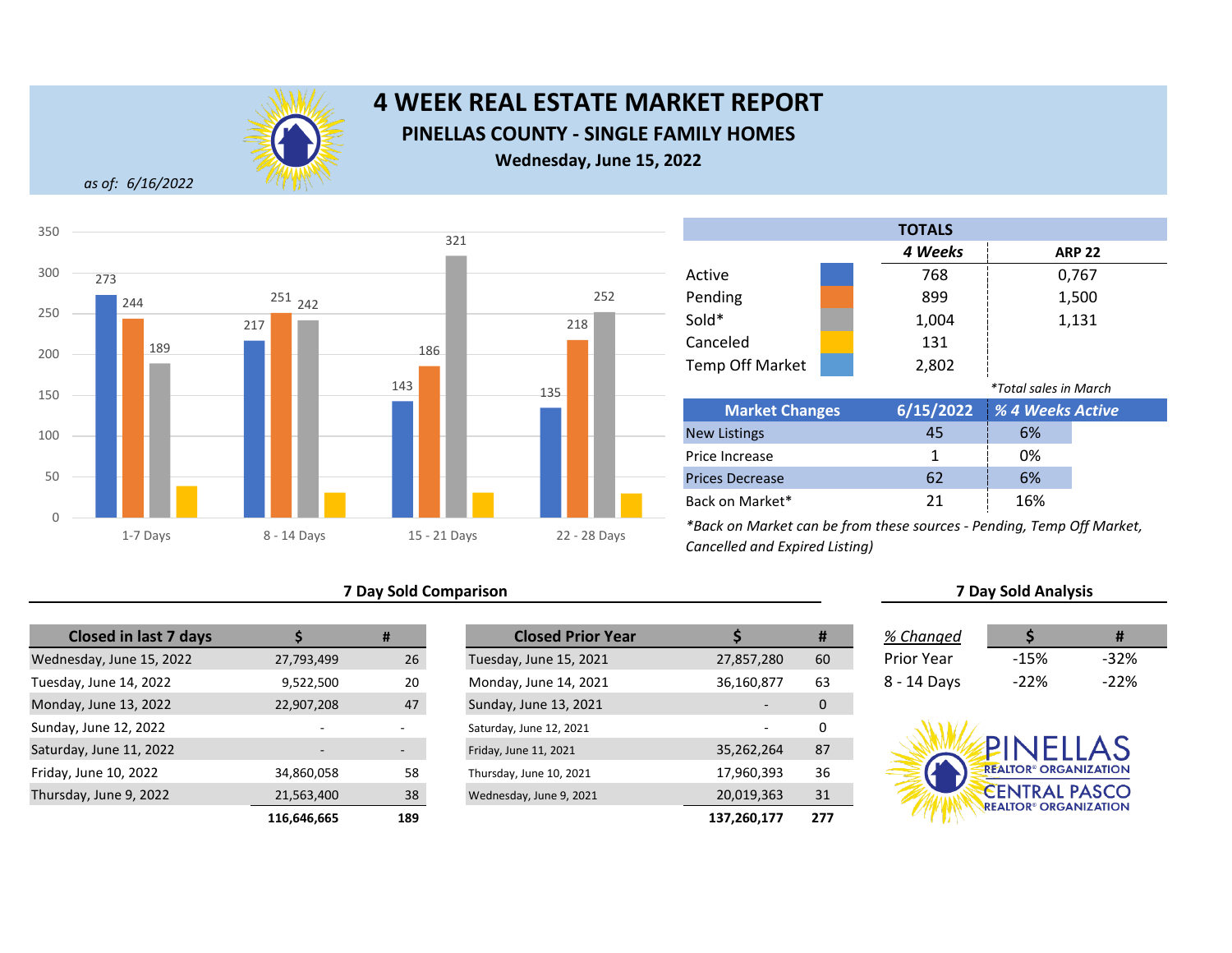

**PINELLAS COUNTY - CONDOMINIUM**

**Wednesday, June 15, 2022**

*as of: 6/16/2022*



## **7 Day Sold Comparison 7 Day Sold Analysis**

| <b>Closed in last 7 days</b> |                          | #  | <b>Closed Prior Year</b> |  |
|------------------------------|--------------------------|----|--------------------------|--|
| Wednesday, June 15, 2022     | 4,878,351                | 18 | Tuesday, June 15, 2021   |  |
| Tuesday, June 14, 2022       | 3,899,900                |    | Monday, June 14, 2021    |  |
| Monday, June 13, 2022        | 7,246,600                | 18 | Sunday, June 13, 2021    |  |
| Sunday, June 12, 2022        | 185,000                  |    | Saturday, June 12, 2021  |  |
| Saturday, June 11, 2022      | $\overline{\phantom{0}}$ |    | Friday, June 11, 2021    |  |
| Friday, June 10, 2022        | 8,681,500                | 27 | Thursday, June 10, 2021  |  |
| Thursday, June 9, 2022       | 6,399,200                | 20 | Wednesday, June 9, 2021  |  |
|                              | 31.290.551               | 91 |                          |  |

|            | #                        | <b>Closed Prior Year</b> |            | #   | % Changed         |                                         | #      |
|------------|--------------------------|--------------------------|------------|-----|-------------------|-----------------------------------------|--------|
| 4,878,351  | 18                       | Tuesday, June 15, 2021   | 10,978,890 | 24  | <b>Prior Year</b> | $-30%$                                  | $-33%$ |
| 3,899,900  |                          | Monday, June 14, 2021    | 5,172,475  | 23  | 8 - 14 Days       | -41%                                    | $-27%$ |
| 7,246,600  | 18                       | Sunday, June 13, 2021    |            | 0   |                   |                                         |        |
| 185,000    |                          | Saturday, June 12, 2021  | 1,135,000  | 2   |                   |                                         |        |
|            | $\overline{\phantom{a}}$ | Friday, June 11, 2021    | 11,451,526 | 42  |                   | PINELLAS                                |        |
| 8,681,500  | 27                       | Thursday, June 10, 2021  | 12,160,806 | 31  |                   | <b>REALTOR® ORGANIZATION</b>            |        |
| 6,399,200  | 20                       | Wednesday, June 9, 2021  | 3,929,000  | 13  |                   | <b>CENTRAL PASCO</b>                    |        |
| 31,290,551 | 91                       |                          | 44,827,697 | 135 |                   | <b>REALTOR<sup>®</sup> ORGANIZATION</b> |        |

| <b>TOTALS</b>          |  |           |                       |               |  |  |
|------------------------|--|-----------|-----------------------|---------------|--|--|
|                        |  | 4 Weeks   |                       | <b>ARP 22</b> |  |  |
| Active                 |  | 404       |                       | 0,549         |  |  |
| Pending                |  | 488       |                       | 1,286         |  |  |
| Sold*                  |  | 549       |                       | 819           |  |  |
| Canceled               |  | 65        |                       |               |  |  |
| <b>Temp Off Market</b> |  | 1,506     |                       |               |  |  |
|                        |  |           | *Total sales in March |               |  |  |
| <b>Market Changes</b>  |  | 6/15/2022 | % 4 Weeks Active      |               |  |  |
| <b>New Listings</b>    |  | 21        | 5%                    |               |  |  |
| Price Increase         |  | 1         | 0%                    |               |  |  |
| <b>Prices Decrease</b> |  | 15        | 3%                    |               |  |  |
| Back on Market*        |  | 9         | 14%                   |               |  |  |

| % Changed   |      | #      |  |
|-------------|------|--------|--|
| Prior Year  | -30% | -33%   |  |
| 8 - 14 Days | -41% | $-27%$ |  |

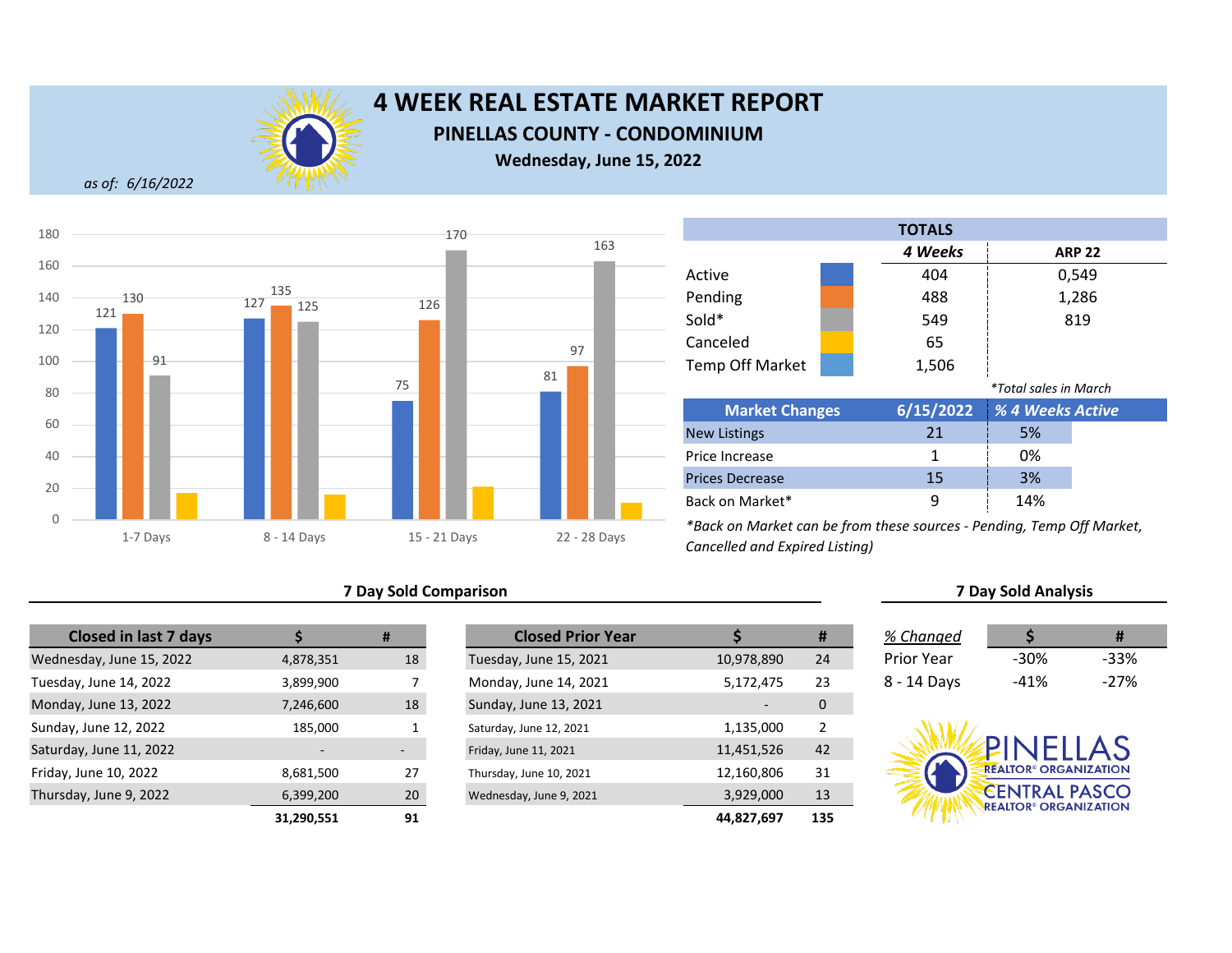

# **4 WEEK REAL ESTATE MARKET REPORT PASCO COUNTY - SINGLE FAMILY HOMES Wednesday, June 15, 2022**

*as of: 6/16/2022*



## **7 Day Sold Comparison 7 Day Sold Analysis**

| <b>Closed in last 7 days</b> |                          | #   | <b>Closed Prior Year</b> |  |
|------------------------------|--------------------------|-----|--------------------------|--|
| Wednesday, June 15, 2022     | 7,576,700                | 16  | Tuesday, June 15, 2021   |  |
| Tuesday, June 14, 2022       | 6,372,001                | 15  | Monday, June 14, 2021    |  |
| Monday, June 13, 2022        | 14,361,880               | 36  | Sunday, June 13, 2021    |  |
| Sunday, June 12, 2022        | 279,000                  | 1   | Saturday, June 12, 2021  |  |
| Saturday, June 11, 2022      | $\overline{\phantom{0}}$ |     | Friday, June 11, 2021    |  |
| Friday, June 10, 2022        | 25,985,810               | 59  | Thursday, June 10, 2021  |  |
| Thursday, June 9, 2022       | 15,951,615               | 39  | Wednesday, June 9, 2021  |  |
|                              | 70.527.006               | 166 |                          |  |

|            | #   | <b>Closed Prior Year</b> |            | #              | % Changed         |                                         | Ħ      |
|------------|-----|--------------------------|------------|----------------|-------------------|-----------------------------------------|--------|
| 7,576,700  | 16  | Tuesday, June 15, 2021   | 16,669,700 | 52             | <b>Prior Year</b> | $-7%$                                   | $-27%$ |
| 6,372,001  | 15  | Monday, June 14, 2021    | 14,058,565 | 43             | 8 - 14 Days       | $-20%$                                  | $-16%$ |
| 14,361,880 | 36  | Sunday, June 13, 2021    |            | 0              |                   |                                         |        |
| 279,000    |     | Saturday, June 12, 2021  | 496.000    | $\overline{2}$ |                   |                                         |        |
|            |     | Friday, June 11, 2021    | 26,617,610 | 75             |                   | PINELLAS                                |        |
| 25,985,810 | 59  | Thursday, June 10, 2021  | 10,070,300 | 31             |                   | <b>REALTOR® ORGANIZATION</b>            |        |
| 15,951,615 | 39  | Wednesday, June 9, 2021  | 8,176,665  | 24             |                   | <b>CENTRAL PASCO</b>                    |        |
| 70,527,006 | 166 |                          | 76,088,840 | 227            |                   | <b>REALTOR<sup>®</sup> ORGANIZATION</b> |        |

|                        | <b>TOTALS</b> |                       |               |
|------------------------|---------------|-----------------------|---------------|
|                        | 4 Weeks       |                       | <b>ARP 22</b> |
| Active                 | 763           |                       | 0,564         |
| Pending                | 872           |                       | 1,834         |
| Sold*                  | 960           |                       | 0,998         |
| Canceled               | 97            |                       |               |
| <b>Temp Off Market</b> | 2,692         |                       |               |
|                        |               | *Total sales in March |               |
| <b>Market Changes</b>  | 6/15/2022     | % 4 Weeks Active      |               |
| <b>New Listings</b>    | 41            | 5%                    |               |
| Price Increase         | 7             | 1%                    |               |
| <b>Prices Decrease</b> | 71            | 7%                    |               |
| Back on Market*        | 27            | 28%                   |               |

| % Changed   | S     | Ħ      |
|-------------|-------|--------|
| Prior Year  | $-7%$ | $-27%$ |
| 3 - 14 Days | -20%  | -16%   |

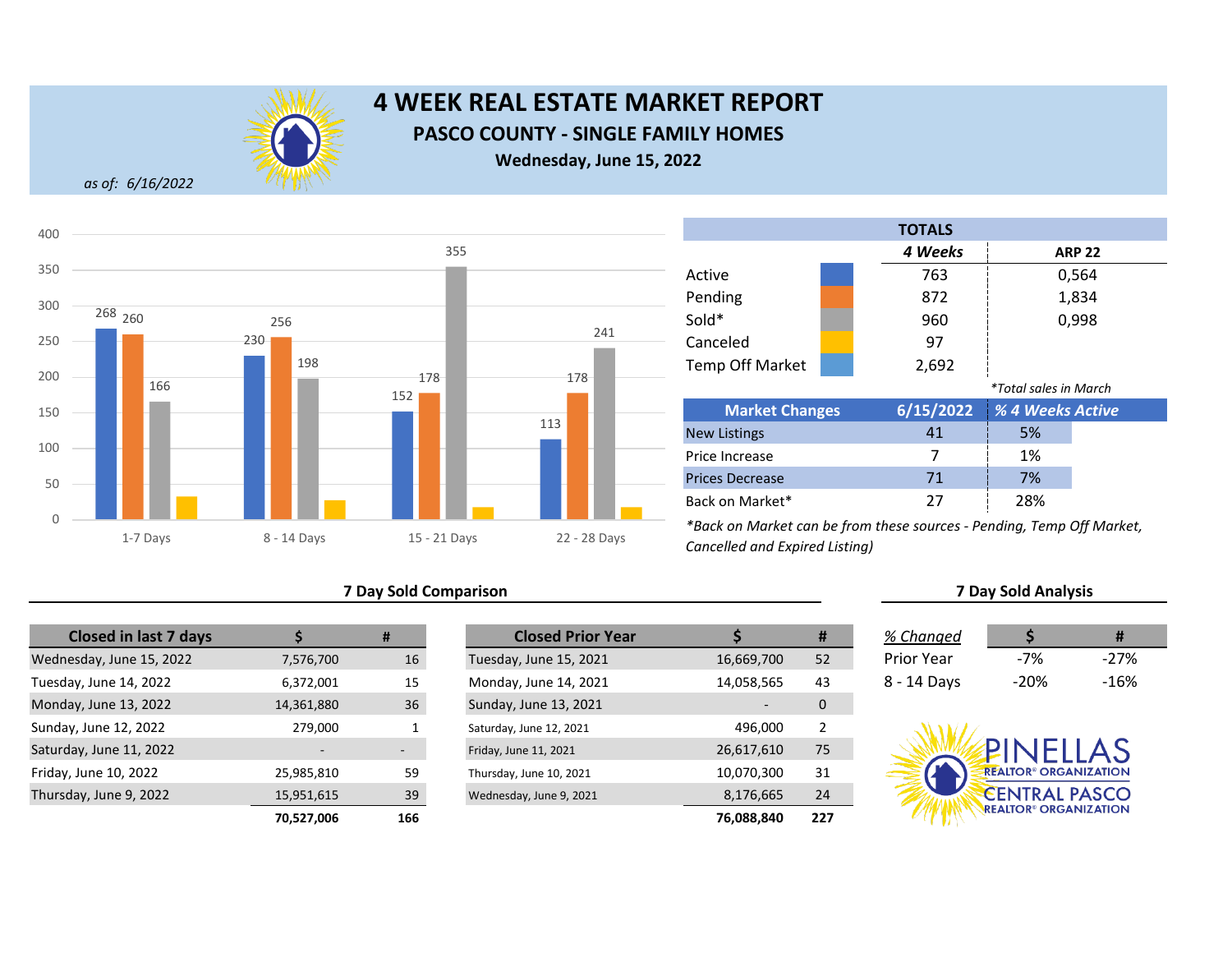

**PASCO COUNTY - CONDOMINIUM**

**Wednesday, June 15, 2022**

*as of: 6/16/2022*



## **7 Day Sold Comparison 7 Day Sold Analysis**

| <b>Closed in last 7 days</b> |           | #            | <b>Closed Prior Year</b> |
|------------------------------|-----------|--------------|--------------------------|
| Wednesday, June 15, 2022     | 369,500   |              | Tuesday, June 15, 2021   |
| Tuesday, June 14, 2022       | 477,000   | 3            | Monday, June 14, 2021    |
| Monday, June 13, 2022        | 330,000   | $\mathbf{1}$ | Sunday, June 13, 2021    |
| Sunday, June 12, 2022        |           |              | Saturday, June 12, 2021  |
| Saturday, June 11, 2022      |           |              | Friday, June 11, 2021    |
| Friday, June 10, 2022        | 227,000   |              | Thursday, June 10, 2021  |
| Thursday, June 9, 2022       | 463,900   | 3            | Wednesday, June 9, 2021  |
|                              | 1,867,400 | 11           |                          |

|           | #  | <b>Closed Prior Year</b> |           | #              | % Changed         |                                         | #      |
|-----------|----|--------------------------|-----------|----------------|-------------------|-----------------------------------------|--------|
| 369,500   |    | Tuesday, June 15, 2021   | 746,500   | 7              | <b>Prior Year</b> | $-11%$                                  | $-42%$ |
| 477,000   |    | Monday, June 14, 2021    | 325,900   | 3              | 8 - 14 Days       | 3%                                      | $-15%$ |
| 330,000   |    | Sunday, June 13, 2021    |           | 0              |                   |                                         |        |
| $\sim$    |    | Saturday, June 12, 2021  |           | 0              |                   |                                         |        |
|           | ۰. | Friday, June 11, 2021    | 557,400   | 3              |                   | <b>PINFILAS</b>                         |        |
| 227,000   |    | Thursday, June 10, 2021  | 276,400   | 4              |                   | <b>REALTOR® ORGANIZATION</b>            |        |
| 463,900   |    | Wednesday, June 9, 2021  | 200,900   | $\overline{2}$ |                   | <b>CENTRAL PASCO</b>                    |        |
| 1,867,400 | 11 |                          | 2,107,100 | 19             |                   | <b>REALTOR<sup>®</sup> ORGANIZATION</b> |        |

Prices Decrease Back on Market\*

|                        |  | <b>TOTALS</b> |                              |               |
|------------------------|--|---------------|------------------------------|---------------|
|                        |  | 4 Weeks       |                              | <b>ARP 22</b> |
| Active                 |  | 37            |                              | 081           |
| Pending                |  | 54            |                              | 268           |
| Sold*                  |  | 71            |                              | 190           |
| Canceled               |  | 9             |                              |               |
| <b>Temp Off Market</b> |  | 171           |                              |               |
|                        |  |               | <i>*Total sales in March</i> |               |
| <b>Market Changes</b>  |  | 6/15/2022     | % 4 Weeks Active             |               |
| <b>New Listings</b>    |  | 5             | 14%                          |               |
| Price Increase         |  | በ             | 0%                           |               |

*\*Back on Market can be from these sources - Pending, Temp Off Market, Cancelled and Expired Listing)*

2 3% 0 0%

| v changca              |        |      |
|------------------------|--------|------|
| <sup>o</sup> rior Year | $-11%$ | -42% |
| 3 - 14 Days            | 3%     | -15% |

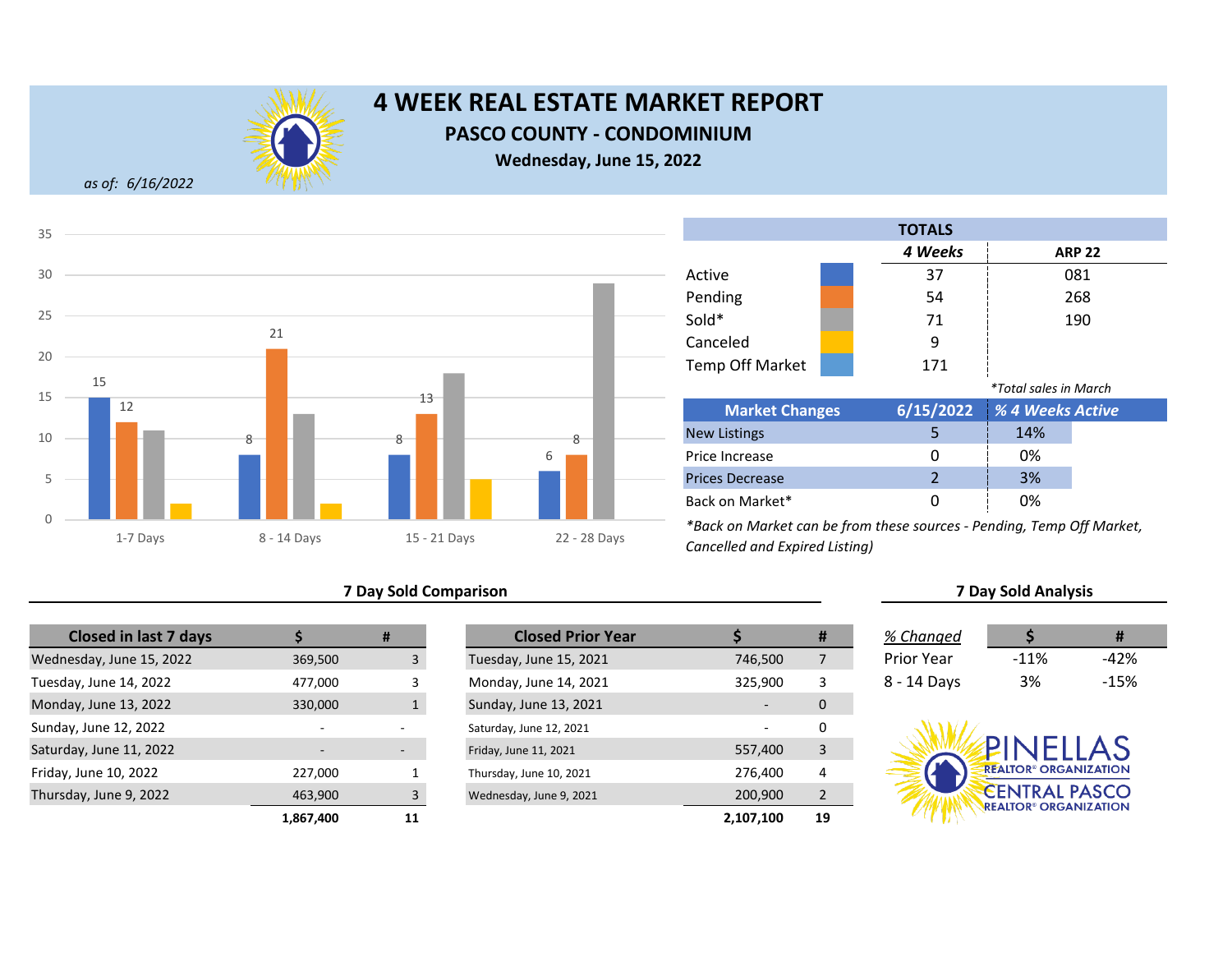

# **4 WEEK REAL ESTATE MARKET REPORT HILLSBOROUGH COUNTY - SINGLE FAMILY HOMES Wednesday, June 15, 2022**

*as of: 6/16/2022*



## **7 Day Sold Comparison 7 Day Sold Analysis**

| <b>Closed in last 7 days</b> |             | #              | <b>Closed Prior Year</b> |             |
|------------------------------|-------------|----------------|--------------------------|-------------|
| Wednesday, June 15, 2022     | 21,602,498  | 31             | Tuesday, June 15, 2021   | 44,538,143  |
| Tuesday, June 14, 2022       | 25,658,333  | 48             | Monday, June 14, 2021    | 53,988,172  |
| Monday, June 13, 2022        | 36,640,340  | 55             | Sunday, June 13, 2021    | 363,000     |
| Sunday, June 12, 2022        | 388,000     | 1              | Saturday, June 12, 2021  | 3,447,500   |
| Saturday, June 11, 2022      | 1,739,000   | $\overline{4}$ | Friday, June 11, 2021    | 41,922,467  |
| Friday, June 10, 2022        | 49,668,006  | 101            | Thursday, June 10, 2021  | 24,120,186  |
| Thursday, June 9, 2022       | 30,882,075  | 56             | Wednesday, June 9, 2021  | 23,034,948  |
|                              | 166,578,252 | 296            |                          | 191,414,416 |

|             | #              | <b>Closed Prior Year</b> |             | #   | % Changed   |                                         | #      |
|-------------|----------------|--------------------------|-------------|-----|-------------|-----------------------------------------|--------|
| 21,602,498  | 31             | Tuesday, June 15, 2021   | 44,538,143  | 97  | Prior Year  | $-13%$                                  | $-32%$ |
| 25,658,333  | 48             | Monday, June 14, 2021    | 53,988,172  | 107 | 8 - 14 Days | $-24%$                                  | $-21%$ |
| 36,640,340  | 55             | Sunday, June 13, 2021    | 363,000     | 1   |             |                                         |        |
| 388,000     |                | Saturday, June 12, 2021  | 3,447,500   | 5   |             |                                         |        |
| 1,739,000   | $\overline{4}$ | Friday, June 11, 2021    | 41,922,467  | 107 |             | PINELLAS                                |        |
| 49,668,006  | 101            | Thursday, June 10, 2021  | 24,120,186  | 59  |             | <b>REALTOR® ORGANIZATION</b>            |        |
| 30,882,075  | 56             | Wednesday, June 9, 2021  | 23,034,948  | 60  |             | <b>CENTRAL PASCO</b>                    |        |
| 166,578,252 | 296            |                          | 191,414,416 | 436 |             | <b>REALTOR<sup>®</sup> ORGANIZATION</b> |        |

|                              |  | <b>TOTALS</b> |                          |  |
|------------------------------|--|---------------|--------------------------|--|
|                              |  | 4 Weeks       | <b>ARP 22</b>            |  |
| Active                       |  | 1,361         | 1,130                    |  |
| Pending                      |  | 1,808         | 2,690                    |  |
| Sold*                        |  | 1,542         | 1,640                    |  |
| Canceled                     |  | 196           |                          |  |
| Temp Off Market              |  | 4,907         |                          |  |
| <i>*Total sales in March</i> |  |               |                          |  |
| <b>Market Changes</b>        |  | 6/15/2022     | <b>1% 4 Weeks Active</b> |  |

| <b>Market Changes</b>  |    | 6/15/2022 % 4 Weeks Active |  |
|------------------------|----|----------------------------|--|
| <b>New Listings</b>    | 90 | 7%                         |  |
| Price Increase         | 11 | 1%                         |  |
| <b>Prices Decrease</b> | 87 | 6%                         |  |
| Back on Market*        | 40 | 20%                        |  |

| % Changed         |        | #      |
|-------------------|--------|--------|
| <b>Prior Year</b> | -13%   | $-32%$ |
| 8 - 14 Days       | $-24%$ | $-21%$ |

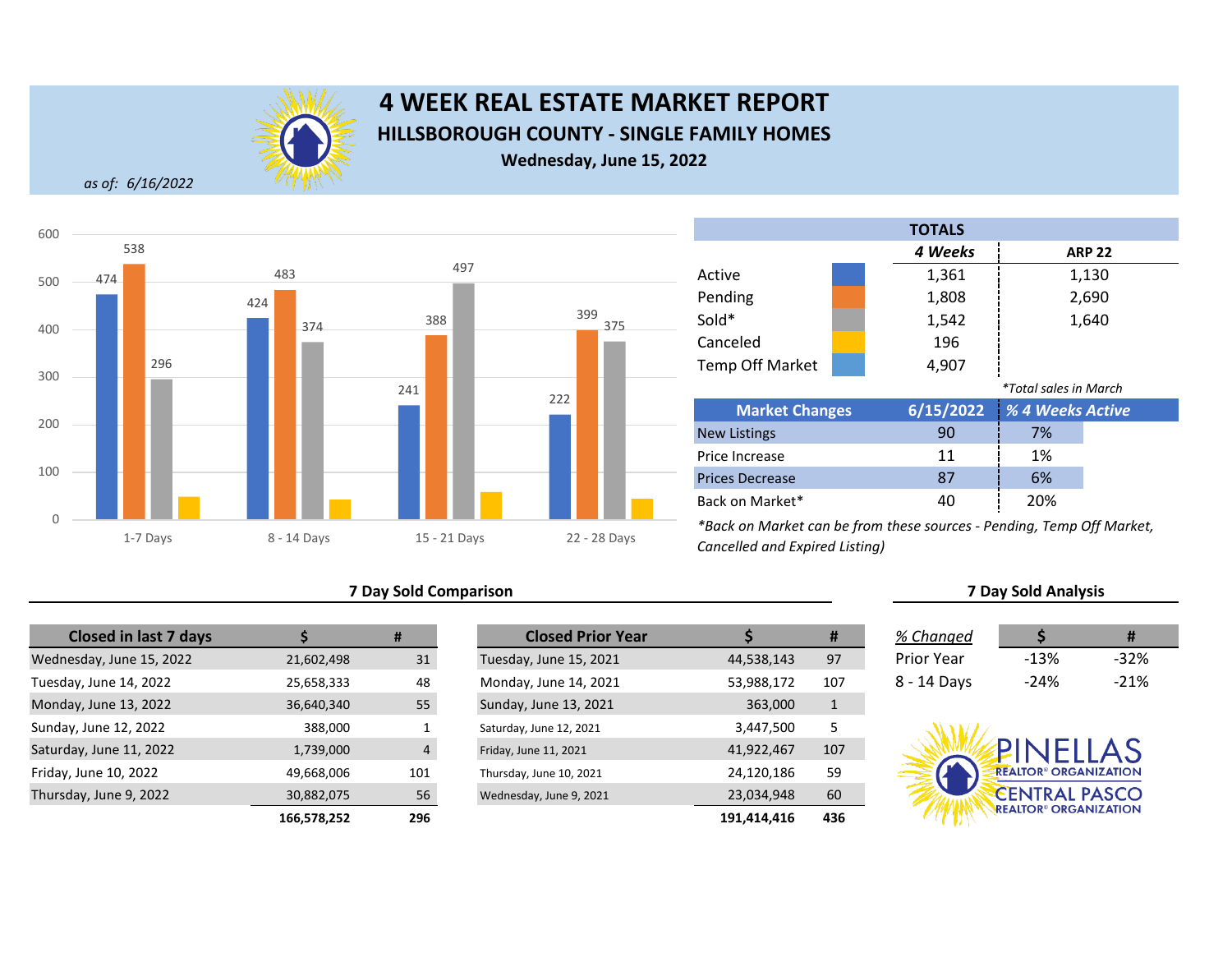

## **4 WEEK REAL ESTATE MARKET REPORT HILLSBOROUGH COUNTY - CONDOMINIUM**

**Wednesday, June 15, 2022**

*as of: 6/16/2022*



## **7 Day Sold Comparison 7 Day Sold Analysis**

| <b>Closed in last 7 days</b> |                          | #              | <b>Closed Prior Year</b> |            |
|------------------------------|--------------------------|----------------|--------------------------|------------|
| Wednesday, June 15, 2022     | 5,046,601                | 9              | Tuesday, June 15, 2021   | 4,006,800  |
| Tuesday, June 14, 2022       | 1,286,900                | 5              | Monday, June 14, 2021    | 8,890,500  |
| Monday, June 13, 2022        | 1,866,400                | $\overline{7}$ | Sunday, June 13, 2021    |            |
| Sunday, June 12, 2022        | $\overline{\phantom{0}}$ |                | Saturday, June 12, 2021  | 616,000    |
| Saturday, June 11, 2022      |                          | -              | Friday, June 11, 2021    | 1,979,400  |
| Friday, June 10, 2022        | 6,698,400                | 13             | Thursday, June 10, 2021  | 3,032,000  |
| Thursday, June 9, 2022       | 681,100                  | 4              | Wednesday, June 9, 2021  | 1,559,000  |
|                              | 15.579.401               | 38             |                          | 20,083,700 |

|            | #                        | <b>Closed Prior Year</b> |            | #  | % Changed         |                                         | #      |
|------------|--------------------------|--------------------------|------------|----|-------------------|-----------------------------------------|--------|
| 5,046,601  | 9                        | Tuesday, June 15, 2021   | 4,006,800  | 16 | <b>Prior Year</b> | $-22%$                                  | $-38%$ |
| 1,286,900  |                          | Monday, June 14, 2021    | 8,890,500  | 11 | 8 - 14 Days       | 44%                                     | $-70%$ |
| 1,866,400  |                          | Sunday, June 13, 2021    |            | 0  |                   |                                         |        |
|            |                          | Saturday, June 12, 2021  | 616,000    | 4  |                   |                                         |        |
|            | $\overline{\phantom{a}}$ | Friday, June 11, 2021    | 1,979,400  | 13 |                   | PINFIIAS                                |        |
| 6,698,400  | 13                       | Thursday, June 10, 2021  | 3,032,000  | 10 |                   | <b>REALTOR® ORGANIZATION</b>            |        |
| 681,100    | $\Lambda$                | Wednesday, June 9, 2021  | 1,559,000  | 7  |                   | <b>CENTRAL PASCO</b>                    |        |
| 15,579,401 | 38                       |                          | 20,083,700 | 61 |                   | <b>REALTOR<sup>®</sup> ORGANIZATION</b> |        |

Back on Market\*

|                        | <b>TOTALS</b> |                              |               |  |
|------------------------|---------------|------------------------------|---------------|--|
|                        | 4 Weeks       |                              | <b>ARP 22</b> |  |
| Active                 | 190           |                              | 242           |  |
| Pending                | 215           |                              | 687           |  |
| Sold*                  | 184           |                              | 500           |  |
| Canceled               | 28            |                              |               |  |
| <b>Temp Off Market</b> | 617           |                              |               |  |
|                        |               | <i>*Total sales in March</i> |               |  |
| <b>Market Changes</b>  | 6/15/2022     | % 4 Weeks Active             |               |  |
| <b>New Listings</b>    | 10            | 5%                           |               |  |
| Price Increase         | 0             | 0%                           |               |  |
| <b>Prices Decrease</b> | 2             | 1%                           |               |  |

*\*Back on Market can be from these sources - Pending, Temp Off Market, Cancelled and Expired Listing)*

| % Changed         |         | #    |
|-------------------|---------|------|
| <b>Prior Year</b> | $-22\%$ | -38% |
| 8 - 14 Days       | 44%     | -70% |

4 14%

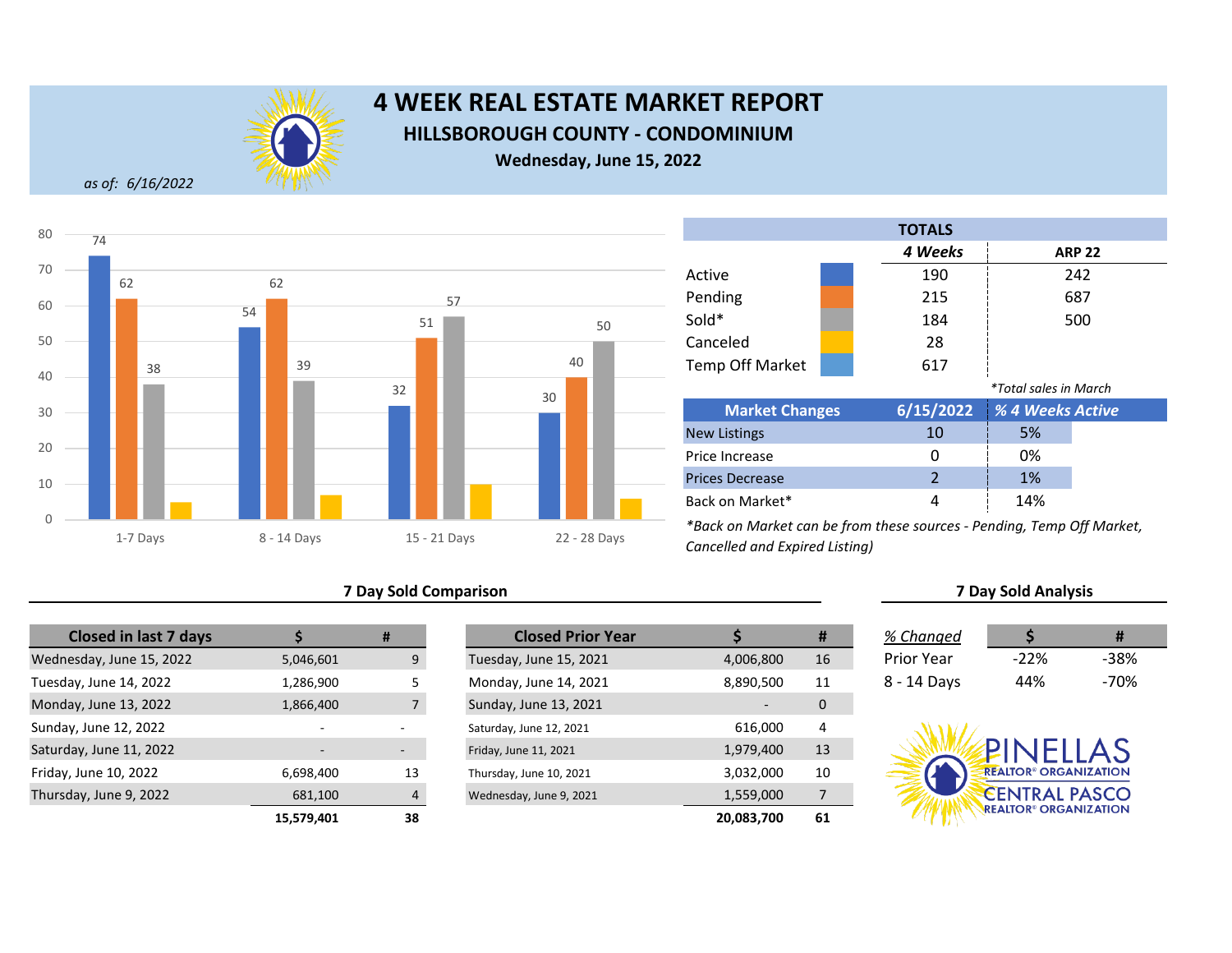

# **4 WEEK REAL ESTATE MARKET REPORT SARASOTA COUNTY - SINGLE FAMILY HOMES Wednesday, June 15, 2022**

*as of: 6/16/2022*



## **7 Day Sold Comparison 7 Day Sold Analysis**

| <b>Closed in last 7 days</b> |             | #              | <b>Closed Prior Year</b> |             |
|------------------------------|-------------|----------------|--------------------------|-------------|
| Wednesday, June 15, 2022     | 20,618,150  | 18             | Tuesday, June 15, 2021   | 38,039,150  |
| Tuesday, June 14, 2022       | 20,382,500  | 20             | Monday, June 14, 2021    | 25,966,300  |
| Monday, June 13, 2022        | 21,936,901  | 27             | Sunday, June 13, 2021    | 675,000     |
| Sunday, June 12, 2022        | 389,000     |                | Saturday, June 12, 2021  | 639,995     |
| Saturday, June 11, 2022      | 1,345,000   | $\overline{2}$ | Friday, June 11, 2021    | 41,585,705  |
| Friday, June 10, 2022        | 31,617,147  | 48             | Thursday, June 10, 2021  | 29,481,603  |
| Thursday, June 9, 2022       | 7,100,435   | 13             | Wednesday, June 9, 2021  | 15,623,677  |
|                              | 103.389.133 | 129            |                          | 152.011.430 |

|             | #              | <b>Closed Prior Year</b> |             | #              | % Changed   |                                         | Ħ      |
|-------------|----------------|--------------------------|-------------|----------------|-------------|-----------------------------------------|--------|
| 20,618,150  | 18             | Tuesday, June 15, 2021   | 38,039,150  | 51             | Prior Year  | $-32%$                                  | $-43%$ |
| 20,382,500  | 20             | Monday, June 14, 2021    | 25,966,300  | 43             | 8 - 14 Days | 0%                                      | $-13%$ |
| 21,936,901  | 27             | Sunday, June 13, 2021    | 675,000     | $\overline{2}$ |             |                                         |        |
| 389,000     |                | Saturday, June 12, 2021  | 639,995     | 1              |             |                                         |        |
| 1,345,000   | $\mathfrak{p}$ | Friday, June 11, 2021    | 41,585,705  | 62             |             | PINELLAS                                |        |
| 31,617,147  | 48             | Thursday, June 10, 2021  | 29,481,603  | 42             |             | <b>REALTOR® ORGANIZATION</b>            |        |
| 7,100,435   | 13             | Wednesday, June 9, 2021  | 15,623,677  | 26             |             | <b>CENTRAL PASCO</b>                    |        |
| 103,389,133 | 129            |                          | 152,011,430 | 227            |             | <b>REALTOR<sup>®</sup> ORGANIZATION</b> |        |

|                        |  | <b>TOTALS</b> |                              |       |  |
|------------------------|--|---------------|------------------------------|-------|--|
|                        |  | 4 Weeks       | <b>ARP 22</b>                |       |  |
| Active                 |  | 608           |                              | 0,711 |  |
| Pending                |  | 663           |                              | 1,444 |  |
| Sold*                  |  | 733           |                              | 367   |  |
| Canceled               |  | 105           |                              |       |  |
| <b>Temp Off Market</b> |  | 2,109         |                              |       |  |
|                        |  |               | <i>*Total sales in March</i> |       |  |
| <b>Market Changes</b>  |  | 6/15/2022     | % 4 Weeks Active             |       |  |
| <b>New Listings</b>    |  | 44            | 7%                           |       |  |
| Price Increase         |  | 3             | 0%                           |       |  |
| <b>Prices Decrease</b> |  | 28            | 4%                           |       |  |
| Back on Market*        |  | 8             | 8%                           |       |  |

| % Changed   |        | #      |
|-------------|--------|--------|
| Prior Year  | $-32%$ | -43%   |
| 8 - 14 Days | 0%     | $-13%$ |

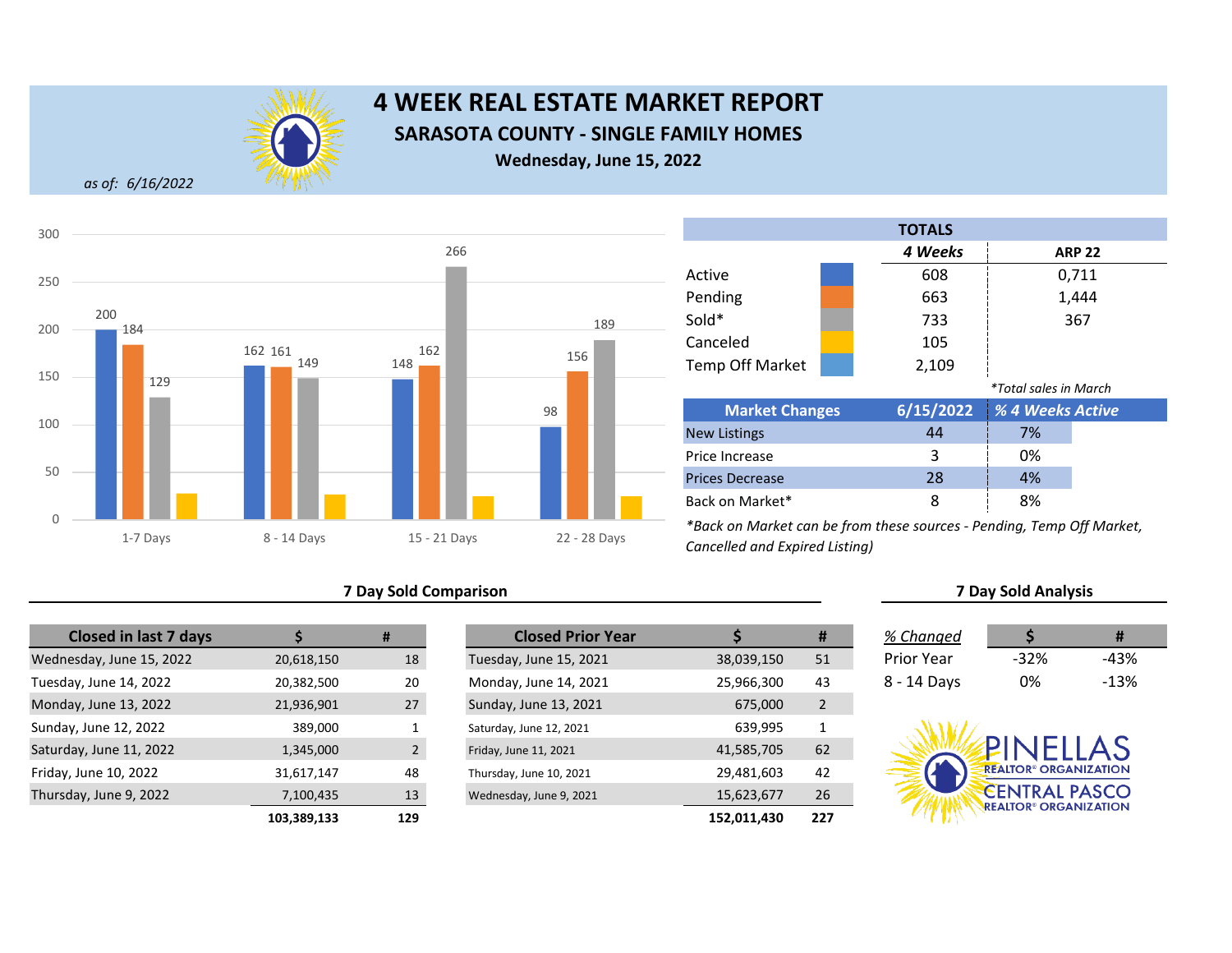

# **4 WEEK REAL ESTATE MARKET REPORT SARASOTA COUNTY -CONDOMINIUM**

**Wednesday, June 15, 2022**

*as of: 6/16/2022*



## **7 Day Sold Comparison 7 Day Sold Analysis**

| <b>Closed in last 7 days</b> |            | #               | <b>Closed Prior Year</b> |  |
|------------------------------|------------|-----------------|--------------------------|--|
| Wednesday, June 15, 2022     | 15,898,300 | 12 <sup>2</sup> | Tuesday, June 15, 2021   |  |
| Tuesday, June 14, 2022       | 2,377,400  |                 | Monday, June 14, 2021    |  |
| Monday, June 13, 2022        | 8,255,000  | 11              | Sunday, June 13, 2021    |  |
| Sunday, June 12, 2022        |            |                 | Saturday, June 12, 2021  |  |
| Saturday, June 11, 2022      |            |                 | Friday, June 11, 2021    |  |
| Friday, June 10, 2022        | 3,507,900  | 9               | Thursday, June 10, 2021  |  |
| Thursday, June 9, 2022       | 9,198,977  | 10              | Wednesday, June 9, 2021  |  |
|                              | 39,237,577 | 49              |                          |  |

|            | #  | <b>Closed Prior Year</b> |            | #  | % Changed         |                                         | #      |
|------------|----|--------------------------|------------|----|-------------------|-----------------------------------------|--------|
| 15,898,300 | 12 | Tuesday, June 15, 2021   | 13,799,500 | 19 | <b>Prior Year</b> | $-22%$                                  | $-46%$ |
| 2,377,400  |    | Monday, June 14, 2021    | 15,045,799 | 25 | 8 - 14 Days       | $-19%$                                  | $-16%$ |
| 8,255,000  | 11 | Sunday, June 13, 2021    |            | 0  |                   |                                         |        |
| $\sim$     |    | Saturday, June 12, 2021  |            | 0  |                   |                                         |        |
|            |    | Friday, June 11, 2021    | 10,831,499 | 27 |                   | PINELLAS                                |        |
| 3,507,900  | 9  | Thursday, June 10, 2021  | 6,527,000  | 13 |                   | <b>REALTOR® ORGANIZATION</b>            |        |
| 9,198,977  | 10 | Wednesday, June 9, 2021  | 4,054,300  |    |                   | <b>CENTRAL PASCO</b>                    |        |
| 39,237,577 | 49 |                          | 50,258,098 | 91 |                   | <b>REALTOR<sup>®</sup> ORGANIZATION</b> |        |

Back on Market\*

|                        |  | <b>TOTALS</b> |                              |               |
|------------------------|--|---------------|------------------------------|---------------|
|                        |  | 4 Weeks       |                              | <b>ARP 22</b> |
| Active                 |  | 218           |                              | 0,245         |
| Pending                |  | 215           |                              | 761           |
| Sold*                  |  | 285           |                              | 190           |
| Canceled               |  | 45            |                              |               |
| Temp Off Market        |  | 763           |                              |               |
|                        |  |               | <i>*Total sales in March</i> |               |
| <b>Market Changes</b>  |  | 6/15/2022     | % 4 Weeks Active             |               |
| <b>New Listings</b>    |  | 14            | 6%                           |               |
| Price Increase         |  | Ω             | 0%                           |               |
| <b>Prices Decrease</b> |  | 12            | 4%                           |               |

*\*Back on Market can be from these sources - Pending, Temp Off Market, Cancelled and Expired Listing)*

| % Changed   |         | Ħ    |
|-------------|---------|------|
| Prior Year  | $-22\%$ | -46% |
| 8 - 14 Days | $-19%$  | -16% |

2 4%

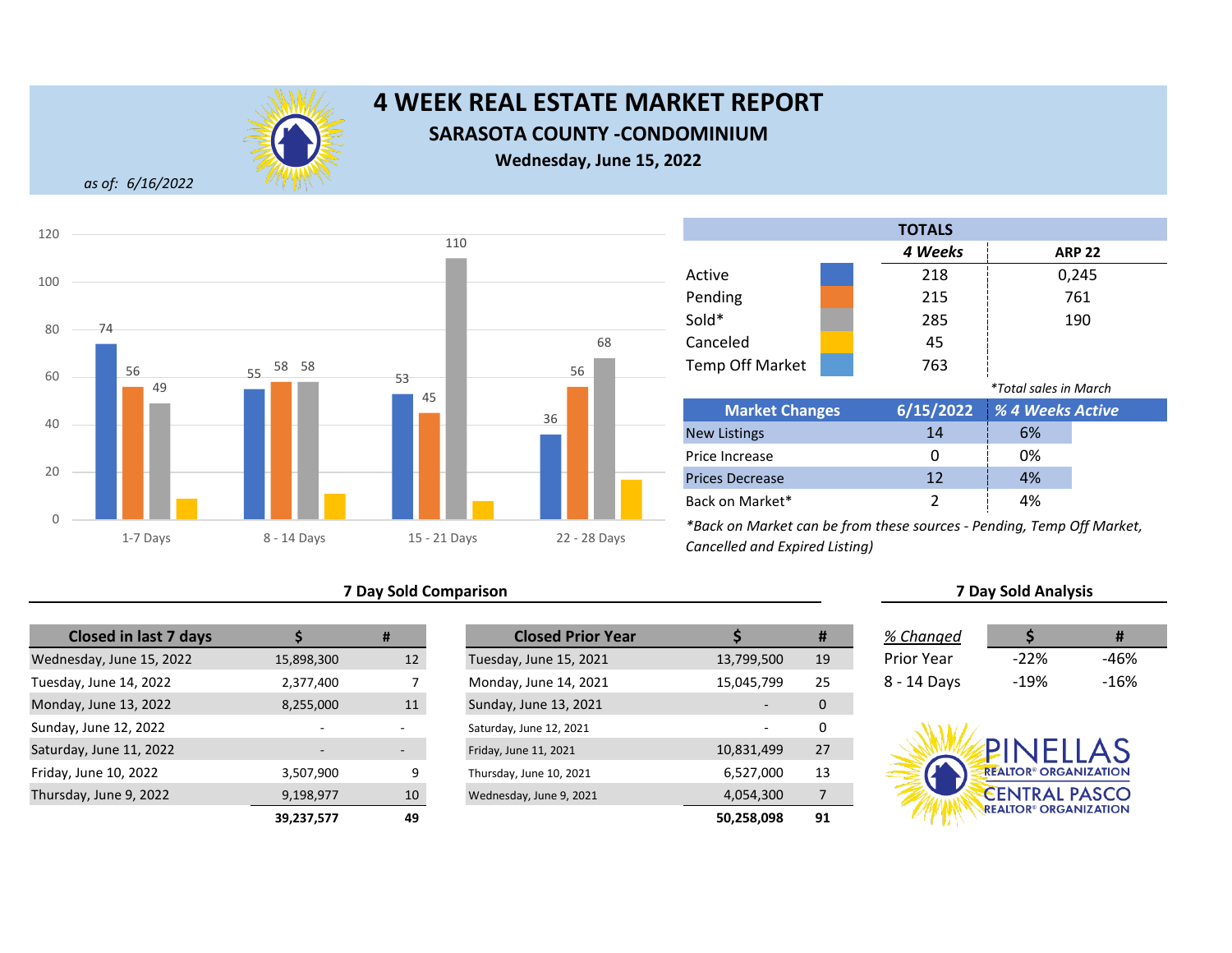

# **4 WEEK REAL ESTATE MARKET REPORT MANATEE COUNTY - SINGLE FAMILY HOMES Wednesday, June 15, 2022**

*as of: 6/16/2022*



## **7 Day Sold Comparison 7 Day Sold Analysis**

| <b>Closed in last 7 days</b> |            | #               | <b>Closed Prior Year</b> |  |
|------------------------------|------------|-----------------|--------------------------|--|
| Wednesday, June 15, 2022     | 6,182,900  | 10 <sup>°</sup> | Tuesday, June 15, 2021   |  |
| Tuesday, June 14, 2022       | 9,247,243  | 18              | Monday, June 14, 2021    |  |
| Monday, June 13, 2022        | 11,339,865 | 15              | Sunday, June 13, 2021    |  |
| Sunday, June 12, 2022        | ٠          |                 | Saturday, June 12, 2021  |  |
| Saturday, June 11, 2022      |            |                 | Friday, June 11, 2021    |  |
| Friday, June 10, 2022        | 24,604,407 | 36              | Thursday, June 10, 2021  |  |
| Thursday, June 9, 2022       | 10,308,139 | 15              | Wednesday, June 9, 2021  |  |
|                              | 61,682,554 | 94              |                          |  |

|            | #                        | <b>Closed Prior Year</b> |            | #              | % Changed   |                                         | #      |
|------------|--------------------------|--------------------------|------------|----------------|-------------|-----------------------------------------|--------|
| 6,182,900  | 10                       | Tuesday, June 15, 2021   | 18,367,622 | 37             | Prior Year  | $-27%$                                  | $-38%$ |
| 9,247,243  | 18                       | Monday, June 14, 2021    | 15,547,755 | 33             | 8 - 14 Days | -34%                                    | $-32%$ |
| 11,339,865 | 15                       | Sunday, June 13, 2021    | 726,000    | 2              |             |                                         |        |
| -          |                          | Saturday, June 12, 2021  | 623,000    | $\overline{2}$ |             |                                         |        |
|            | $\overline{\phantom{a}}$ | Friday, June 11, 2021    | 20,952,318 | 40             |             | <b>PINFILAS</b>                         |        |
| 24,604,407 | 36                       | Thursday, June 10, 2021  | 15,609,955 | 19             |             | <b>REALTOR® ORGANIZATION</b>            |        |
| 10,308,139 | 15                       | Wednesday, June 9, 2021  | 12,304,480 | 19             |             | <b>CENTRAL PASCO</b>                    |        |
| 61.682.554 | 94                       |                          | 84.131.130 | 152            |             | <b>REALTOR<sup>®</sup> ORGANIZATION</b> |        |

|                        |  | <b>TOTALS</b> |                              |               |  |
|------------------------|--|---------------|------------------------------|---------------|--|
|                        |  | 4 Weeks       |                              | <b>ARP 22</b> |  |
| Active                 |  | 569           |                              | 0,468         |  |
| Pending                |  | 533           |                              | 1,128         |  |
| Sold*                  |  | 552           |                              | 0,884         |  |
| Canceled               |  | 64            |                              |               |  |
| <b>Temp Off Market</b> |  | 1,718         |                              |               |  |
|                        |  |               | <i>*Total sales in March</i> |               |  |
| <b>Market Changes</b>  |  | 6/15/2022     | % 4 Weeks Active             |               |  |
| <b>New Listings</b>    |  | 59            | 10%                          |               |  |
| Price Increase         |  | 1             | 0%                           |               |  |
| <b>Prices Decrease</b> |  | 22            | 4%                           |               |  |
| Back on Market*        |  | 9             | 14%                          |               |  |

| % Changed   |        | Ħ    |
|-------------|--------|------|
| Prior Year  | $-27%$ | -38% |
| 8 - 14 Days | -34%   | -32% |